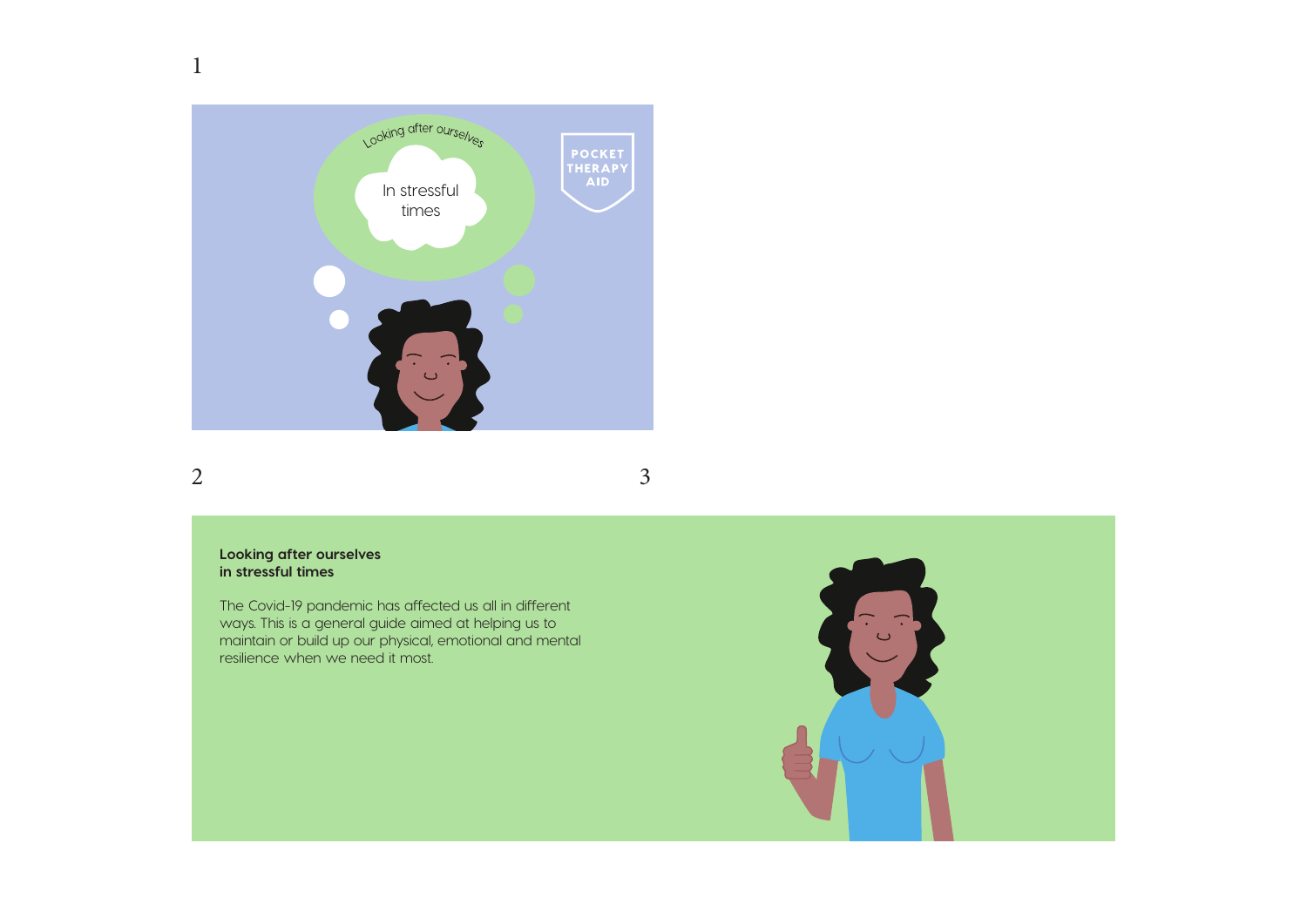#### **Look after your body**

Our diet, water intake and exercise hugely impact how we feel. Frequent unhealthy choices can have a negative affect on our mood. Try to keep a healthy diet and drink plenty of water.

- Make sure you are getting lots of fruit and veg
- Challenge yourself to try new recipes
- Limit takeaways, snacks and sugary sweets
- Keep a track of how much water you drink (we all need 6-8 glasses of fluid each day (tea  $\delta$  coffee count… alcohol doesn't!)
- Keep active
- Limit alcohol to recommended weekly amount (men and women are advised not to drink more than 14 units a week on a regular basis)



#### 6

4

7

#### **Keep active**

You may not have any gym equipment but there are some simple ways to exercise at home or out and about for free. Getting active each day helps boost mood and can be fun!

Dancing, housework, online workouts e.g. yoga

Going for a walk, going for a bike ride

Keep a track of your exercise and challenge yourself daily to do a bit more

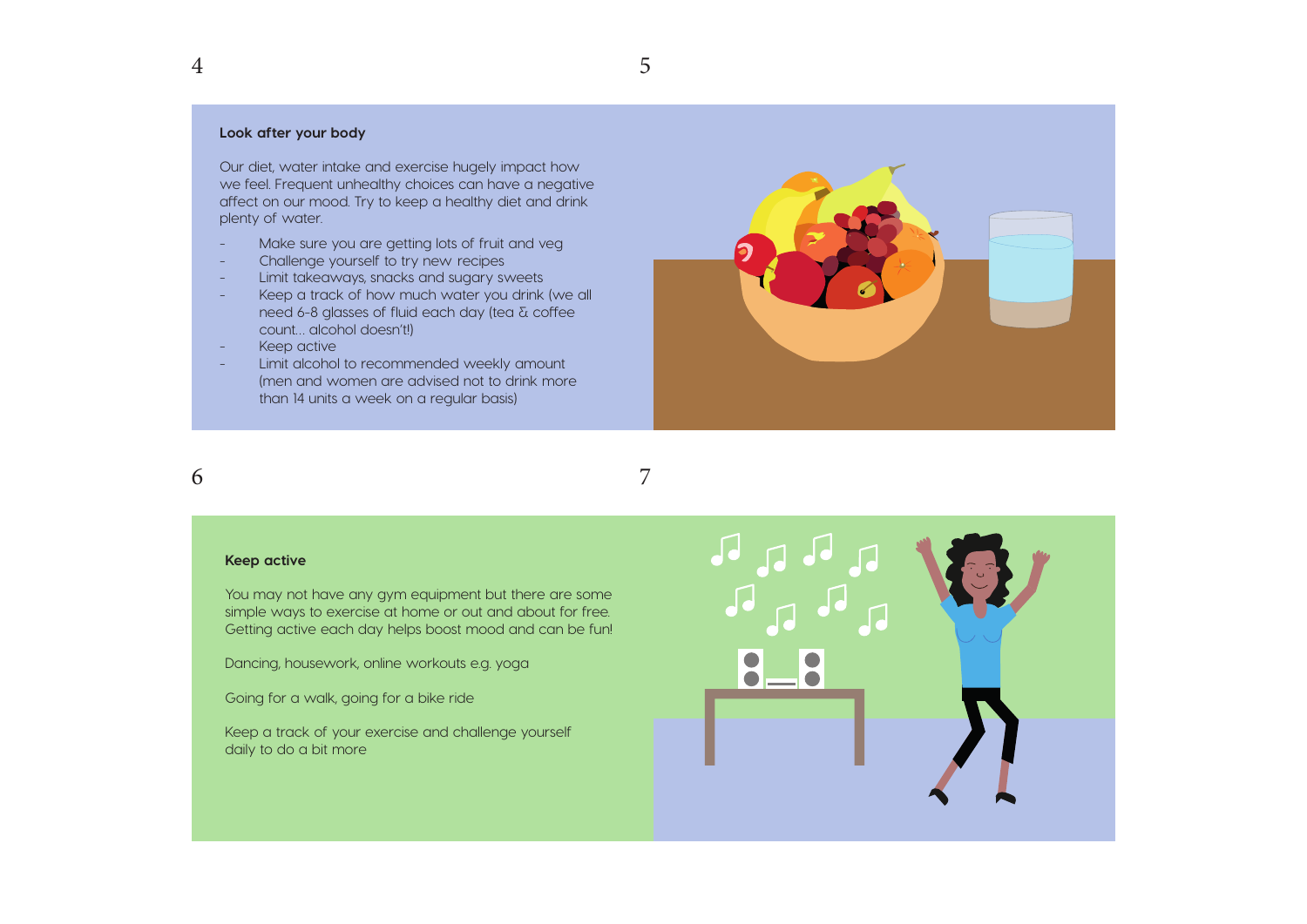How can I keep active?

9

## 10

#### **Sleep**

Sleep has significant impact on how we feel physically, mentally and emotionally. A good night's sleep can improve your mood and resilience. Try to cut back on caffeine and screen time, have a wind down routine and try to keep to a regular bed and wake up time.

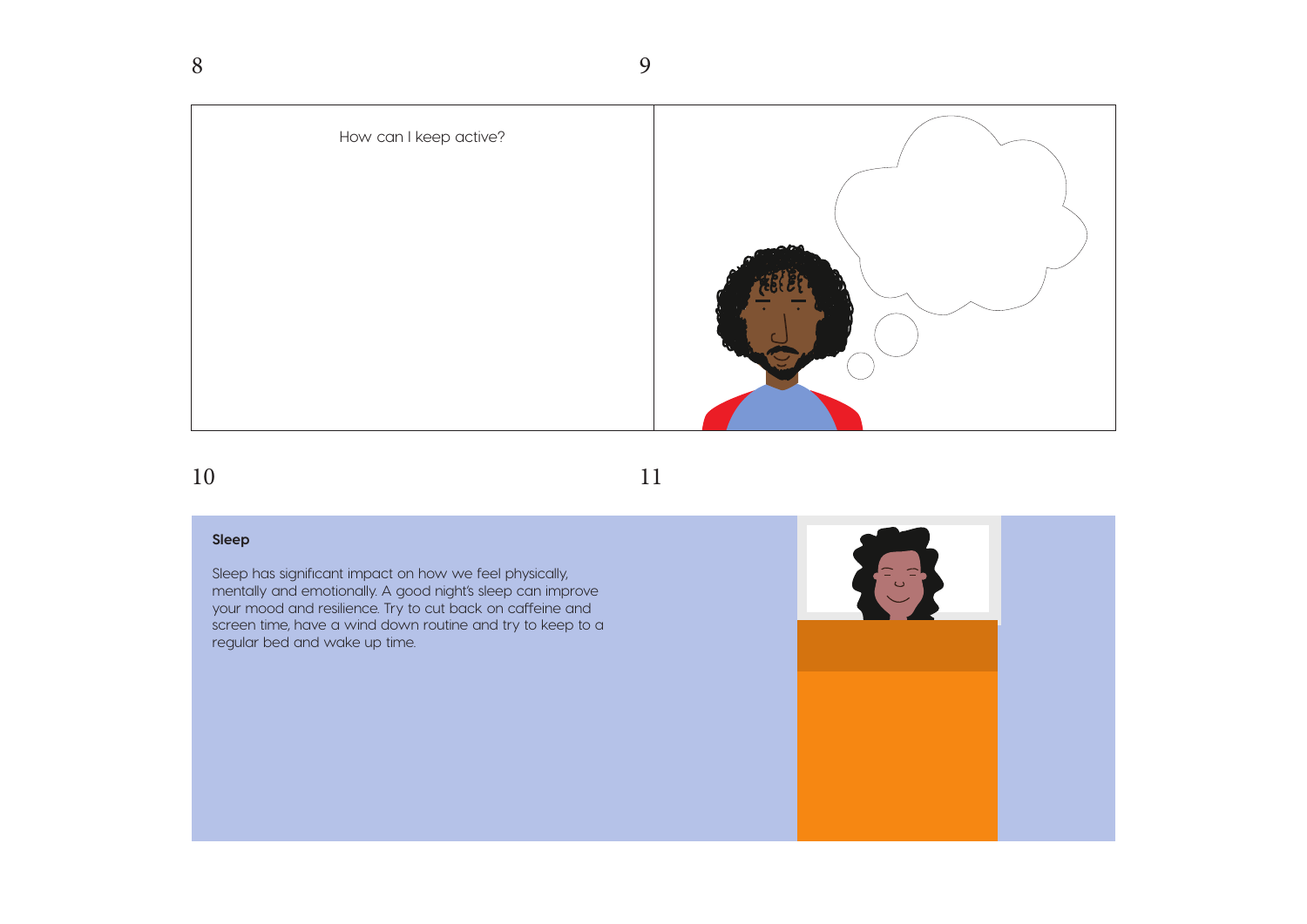

14

15

#### **Get back to nature**

Getting enough fresh air, sunlight and connecting with the natural world can have a positive effect on mood. Getting out and being in nature can relax you and relieve stress.

Go for walks in different weathers, sit in the garden, visit a park or go to the beach.

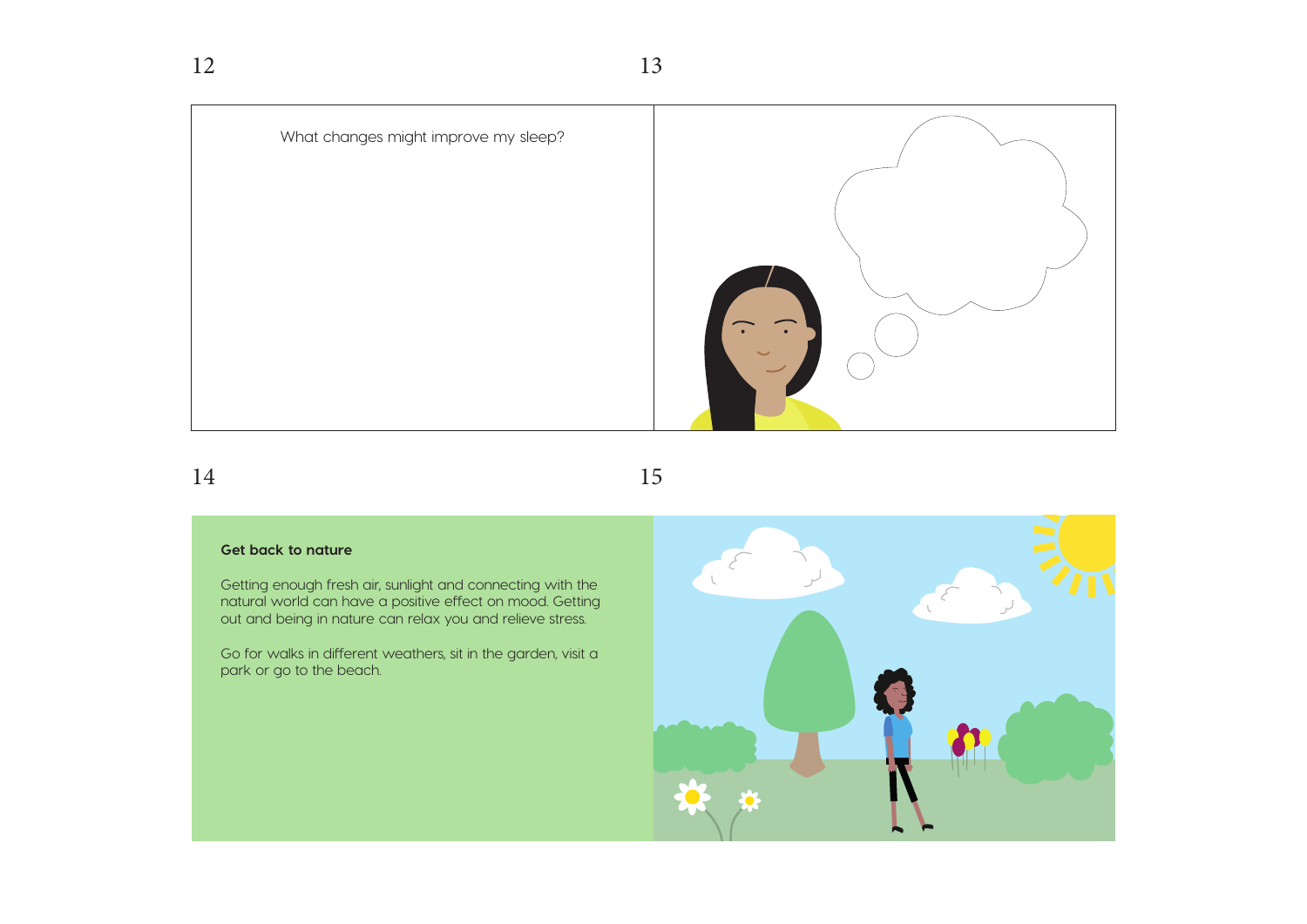What can I do that will help me connect with nature?

18

19

#### **Keep your mind active**

Do things you enjoy

Focus on what you are doing in the present moment; this can really help if you tend to get caught up in worry

Take time to indulge in your favourite hobby. Challenge yourself by learning something new or get engrossed in a good book. Having something to keep your mind active can help with anxious thoughts and feelings. Doing something you enjoy can also improve your mood. Be creative with what you can do at home and look online for inspiration.

Arts and crafts **Music** A puzzle A book

Listen to radio or podcasts Watch a film Learn a foreign language Try a new recipe

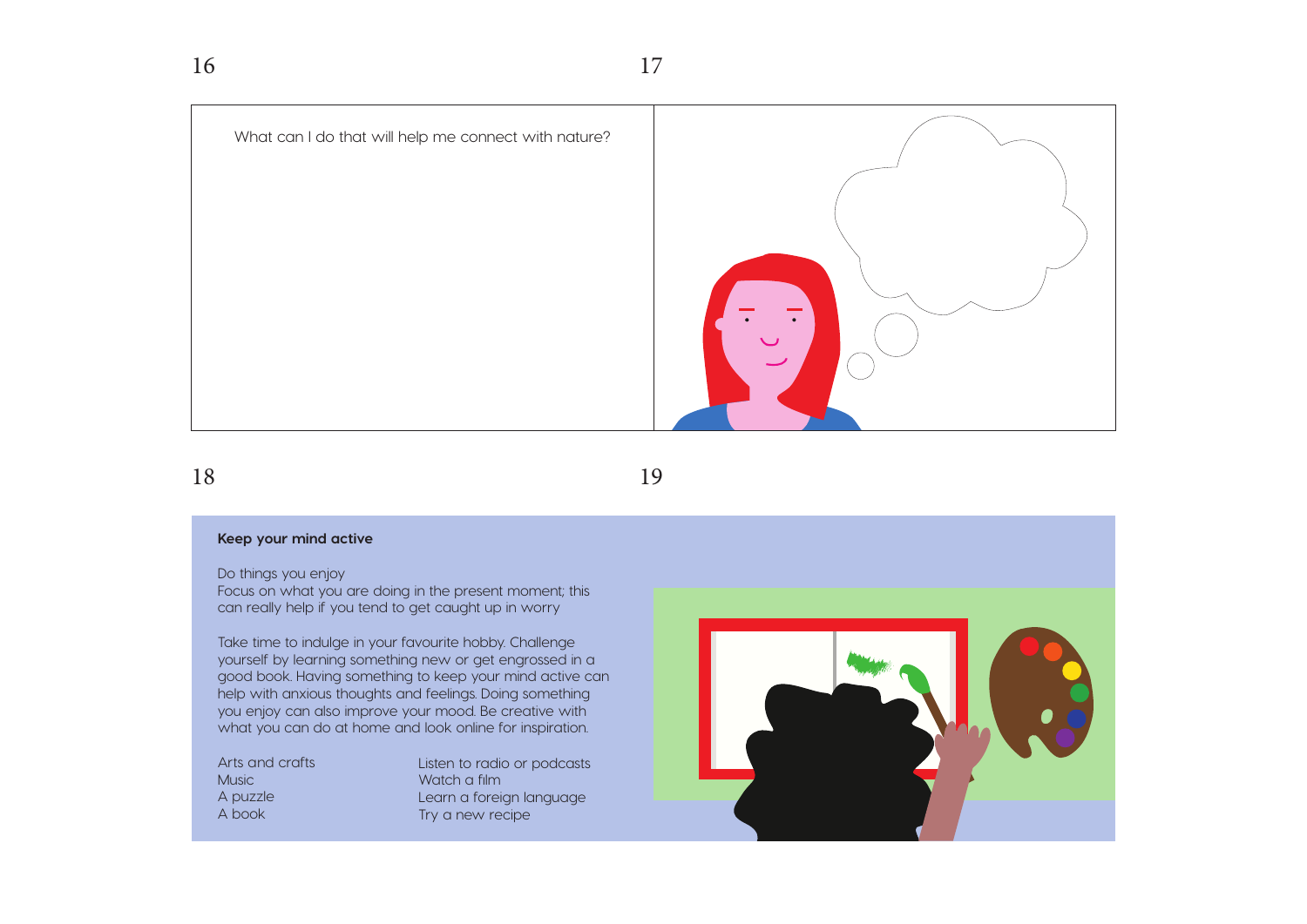

22

23

#### **Stay connected**

Talking and connecting with people you know well, old friends you've lost touch with, or perhaps distant relatives from overseas can improve our well-being. They may be really pleased to receive a call; talking might help them too!

Think of ways to keep in contact: video calls, phone calls, a letter or online. If you are struggling to find things to say you could suggest a quiz, talk about a TV programme you've both seen or both read a book and then compare notes.

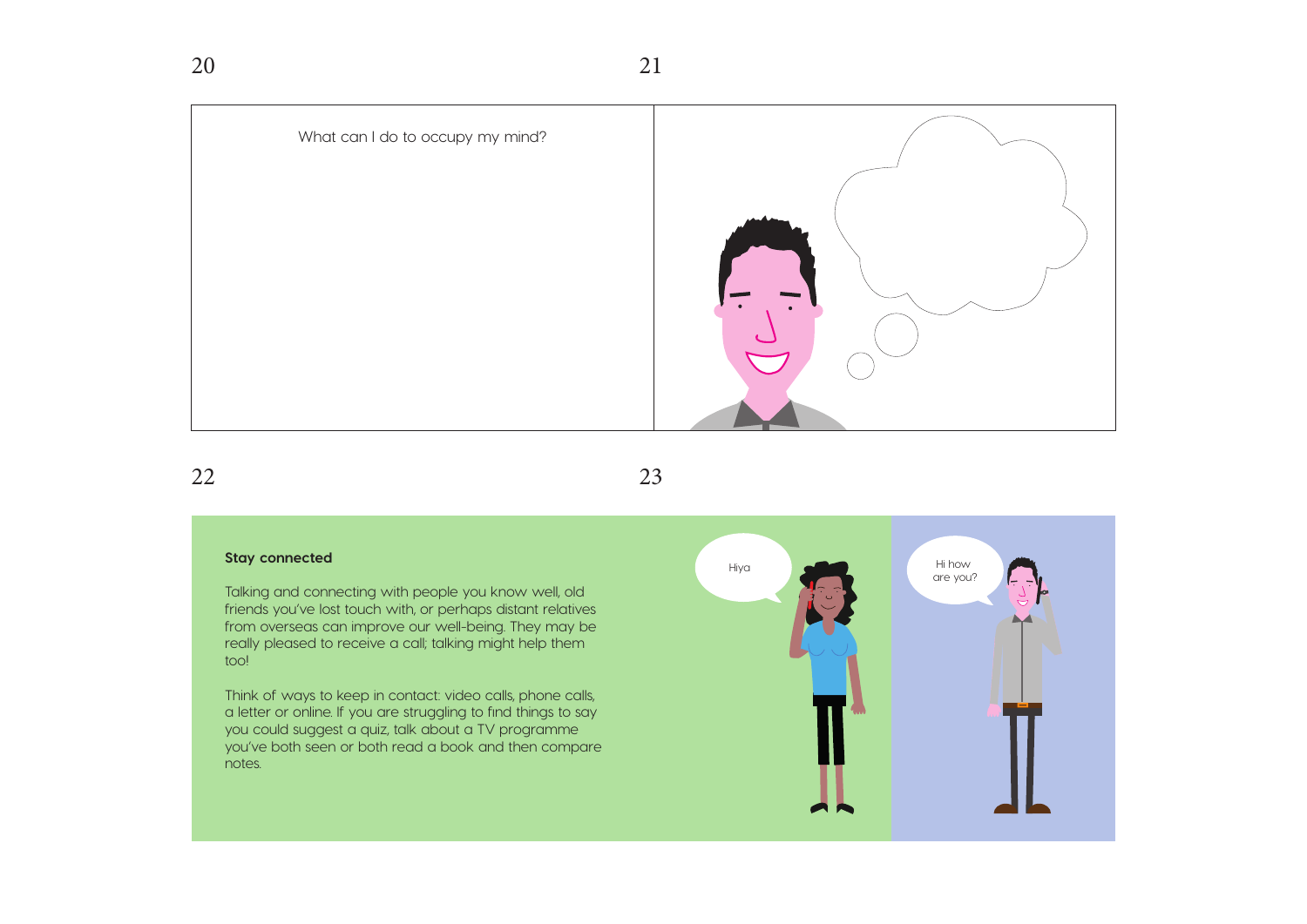#### **Talk about worries**

In times of stress we worry. Fear and anxiety is a completely normal response to stressful situations; it can really help to share your feelings with someone you trust.

- Phone a friend and have a chat about how you're feeling
- Talk to family members if you can
- Use helplines
- Seek help through charities or support groups
- Talk to health professionals if you feel overwhelmed by your worries and are struggling to cope



26

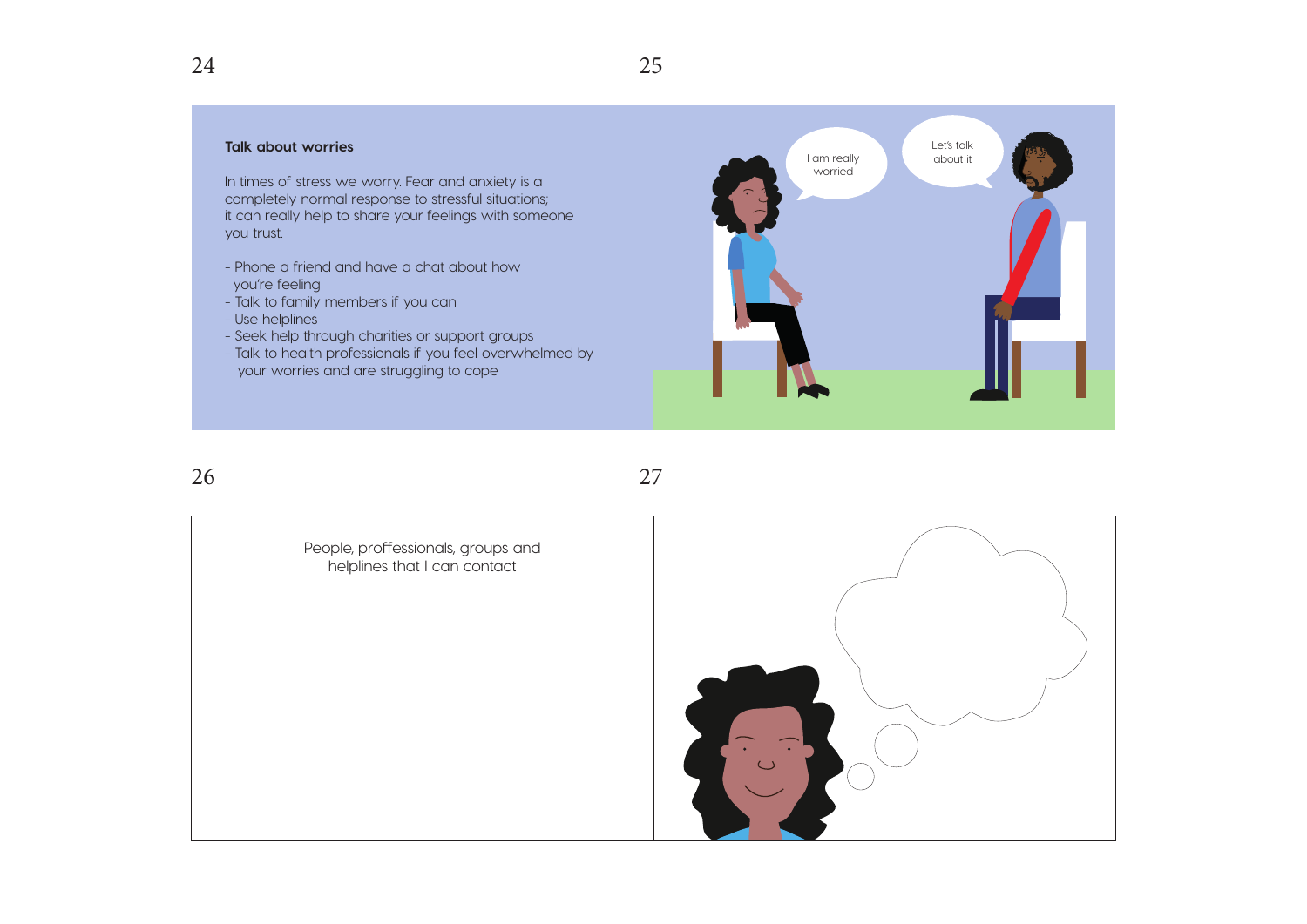#### **Think about daily routine**

Think about your daily routine; does it work for you? Plan your day/ week, there may be things you want to achieve each day; try to keep a balance between work, rest and leisure. If working from home try to keep to normal working hours. Try to go to bed at the same time and get up at the same time every day.

Having a good routine helps you achieve your goals and helps you have a sense purpose. If your routine isn't working for you; can you shake it up and try something new?



30

28

Do I have a routine? What routine do I want?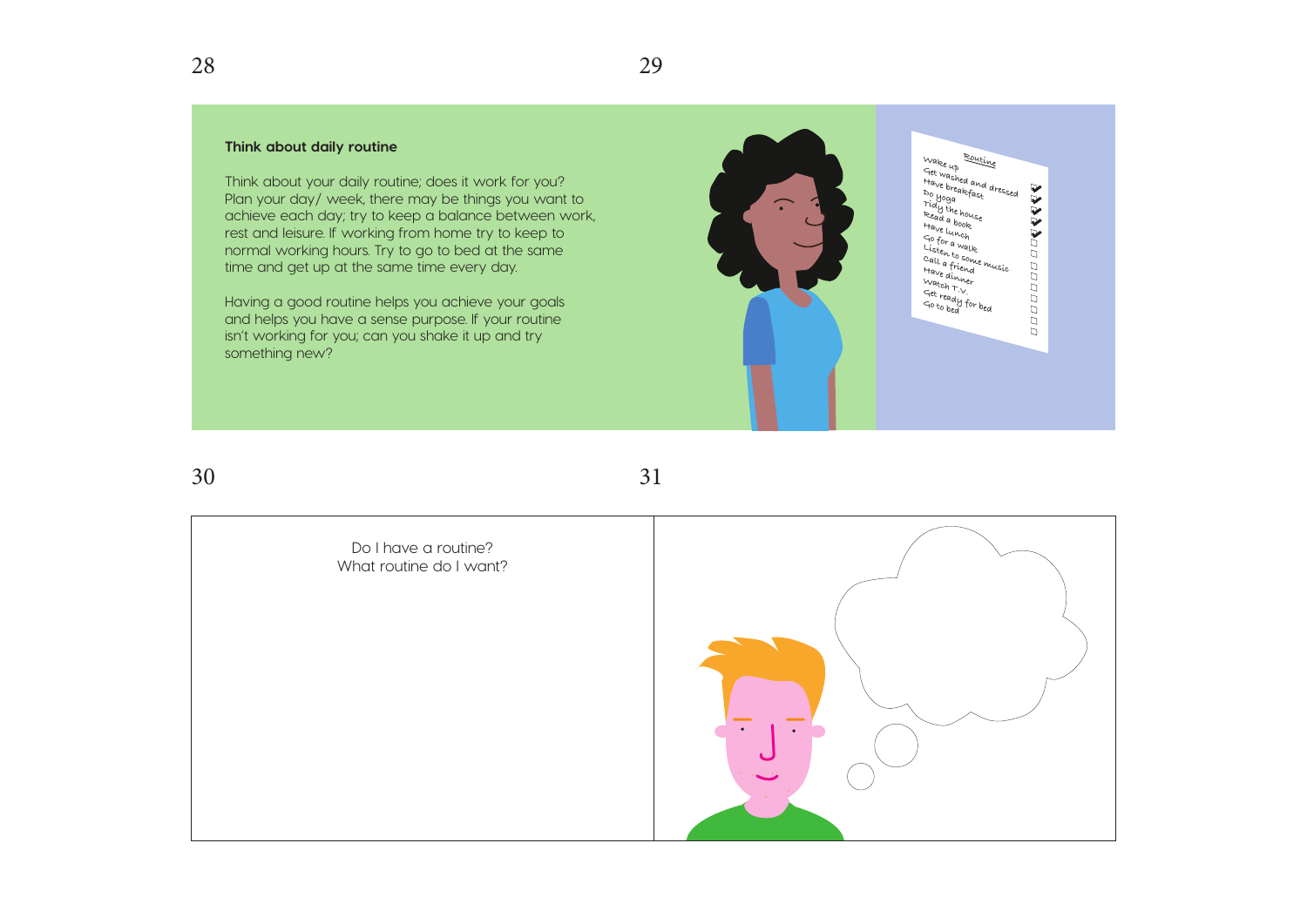#### **Plan time to relax**

It's important to plan time to relax. This could simply be taking notice of the present moment or being creative with how you spend your time.

Ways to relax

- Mindfulness
- Gardening/DIY
- Listening to music, playing music or singing along
- Doing some creative writing
- Meditation or yoga
- Pamper yourself
- Have a bath
- Watch a film
- Listen to podcast/ audio books

34



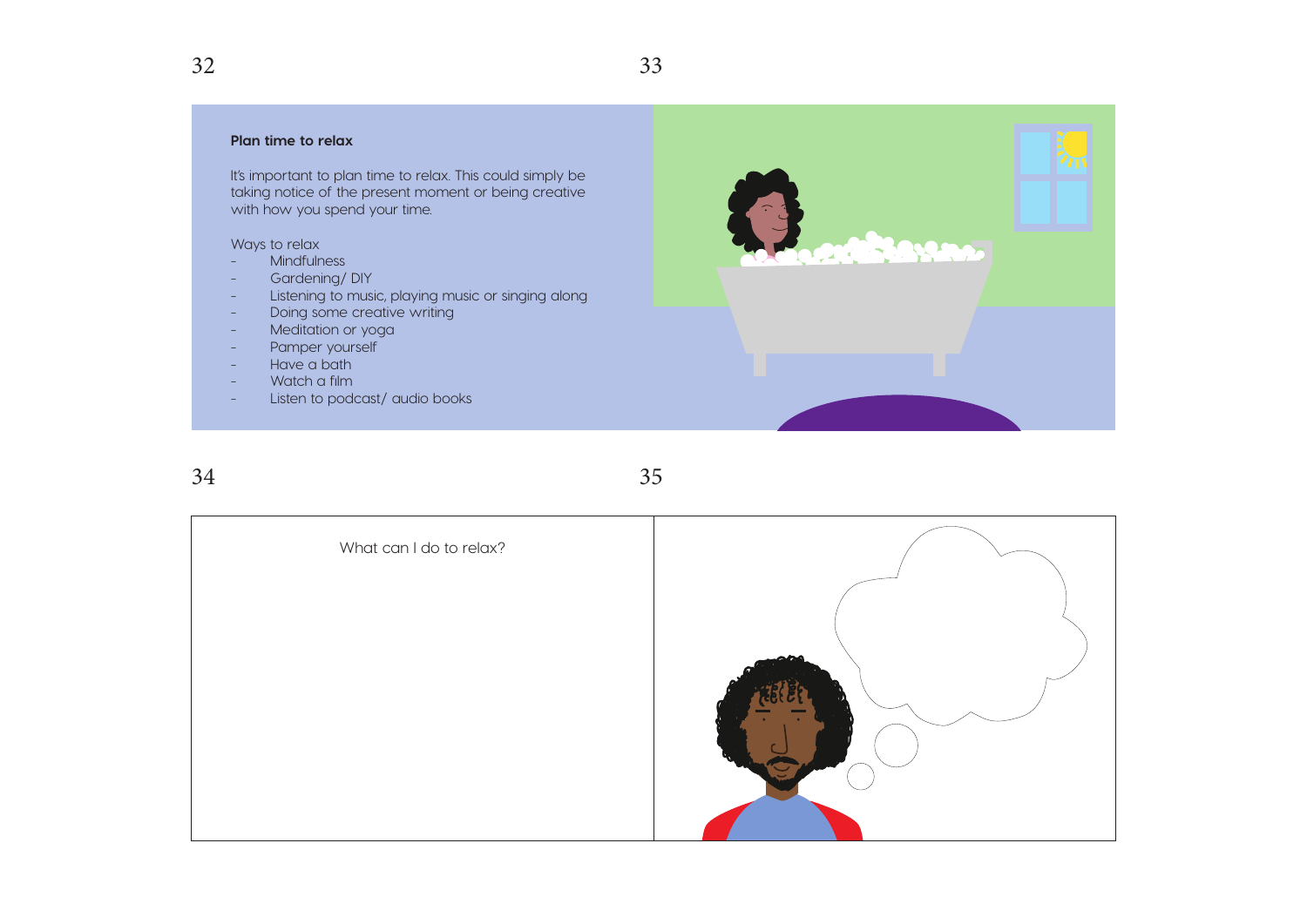When frightening global, national or local events occur the intense coverage and frequent news updates can add to our anxiety. Try and limit the time you spend reading, watching and listening to the news and be mindful of your time on social media if you feel it is adding to your anxiety and stress levels.

Set a time for getting up to date information e.g. set time aside for one update per day from a source that you feel is credible; consider taking breaks from the news and social media.



38

39

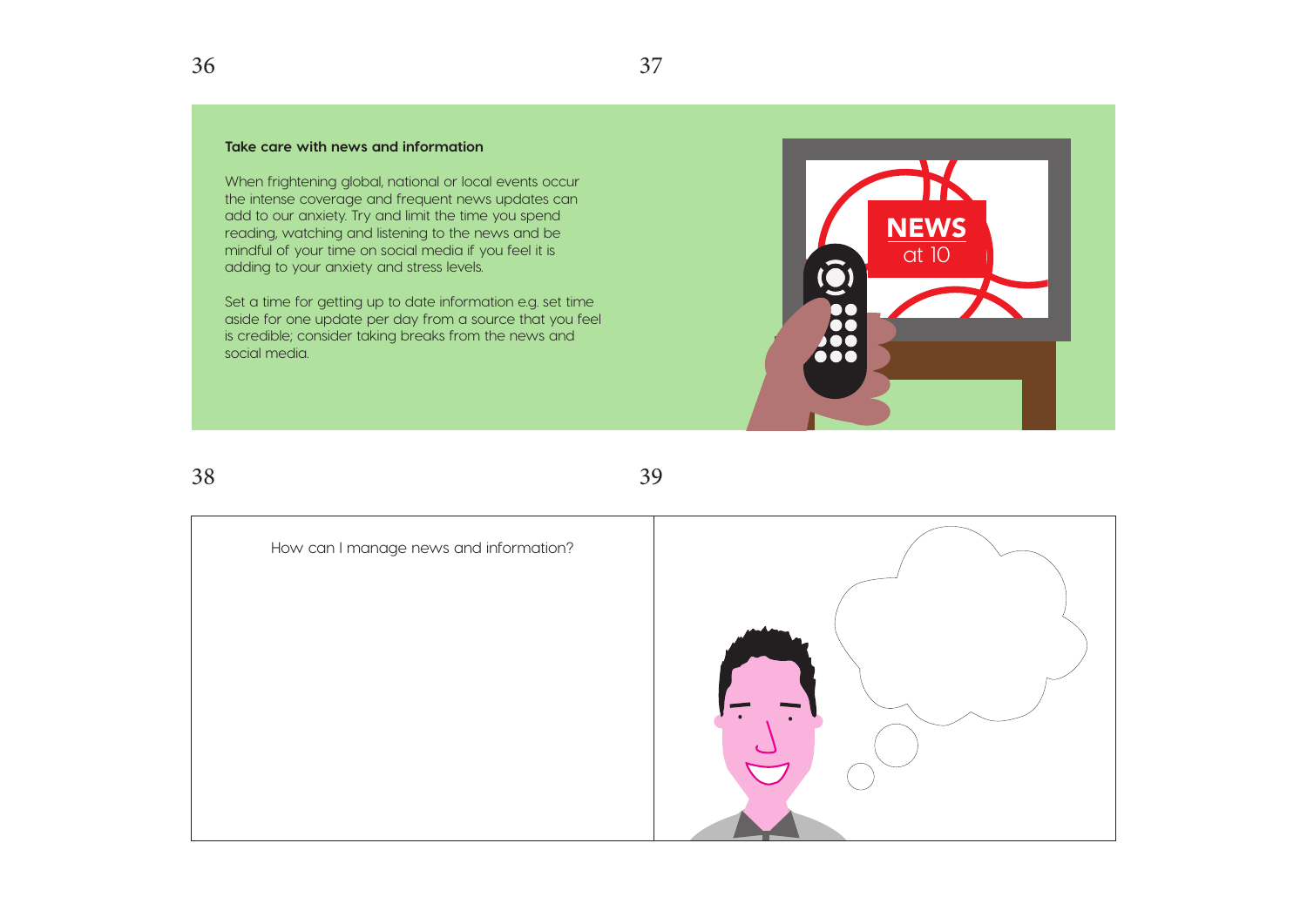#### **Be kind to yourself**

Some days are tough, other days are better; it's really important to be kind to yourself. Don't beat yourself up, you are doing the best you can. You don't constantly have to be doing something, sometimes just taking time out is okay, whatever that may be (even just for a short time); it may give you the boost or rest you need.



42

43

#### **Wellbeing Resources & Helplines**

World Health Organisation; Doing What Matter in Times of Stress https://www.who.int/publications/i/ item/9789240003927

Mental Wellbeing While Staying at Home https://www.nhs.uk/oneyou/every-mind-matters/ coronavirus-covid-19-staying-at-home-tips/

Eating Well https://www.nhs.uk/live-well/eat-well/ Sleep Advice https://www.nhs.uk/oneyou/every-mind-matters/ sleep/

Exercising at Home https://www.nhs.uk/live-well/exercise/gym-freeworkouts/

Nature & Mental Health https://www.mind.org.uk/information-support/tipsfor-everyday-living/nature-and-mental-health/hownature-benefits-mental-health/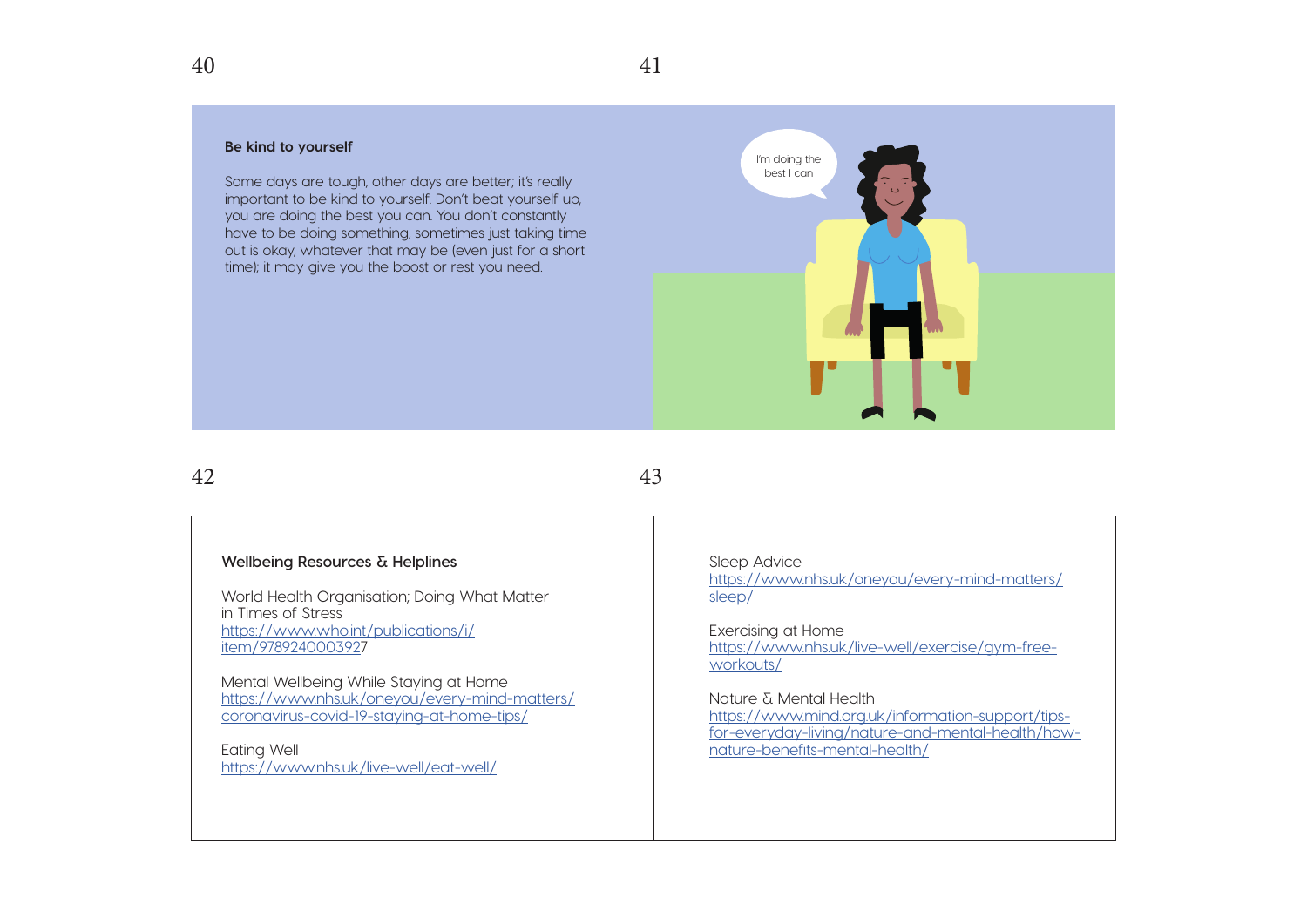### Relaxation

https://www.mind.org.uk/information-support/tipsfor-everyday-living/relaxation/relaxation-tips/

#### **Helplines**

Solent Mind – 023 8017 9049 https://www.solentmind.org.uk/support-for-you/ourservices/coronavirus-wellbeing-helpline/

Samaritans – 116 123

Rethink Mental Health Charity https://www.rethink.org/aboutus/what-we-do/ advice-and-information-service/get-help-now/

#### **YouTube**

Solent NHS Mindfulness Resources https://www.youtube.com/ playlist?list=PLFbeQlTqQPGTLAmNgKs0srX9Vau7mctFf

Dealing with Anxiety & Stress During the Pandemic https://youtu.be/xzNMABRELPg

#### **Apps**

Solent Mind Wellbeing App https://www.solentmind.org.uk/news-events/news/ download-the-new-solent-mind-wellbeing-app/

46

| Mental Health Apps Library<br>https://www.nhs.uk/apps-library/category/mental-<br>health/ | <b>Notes</b> |
|-------------------------------------------------------------------------------------------|--------------|
|                                                                                           |              |
|                                                                                           |              |